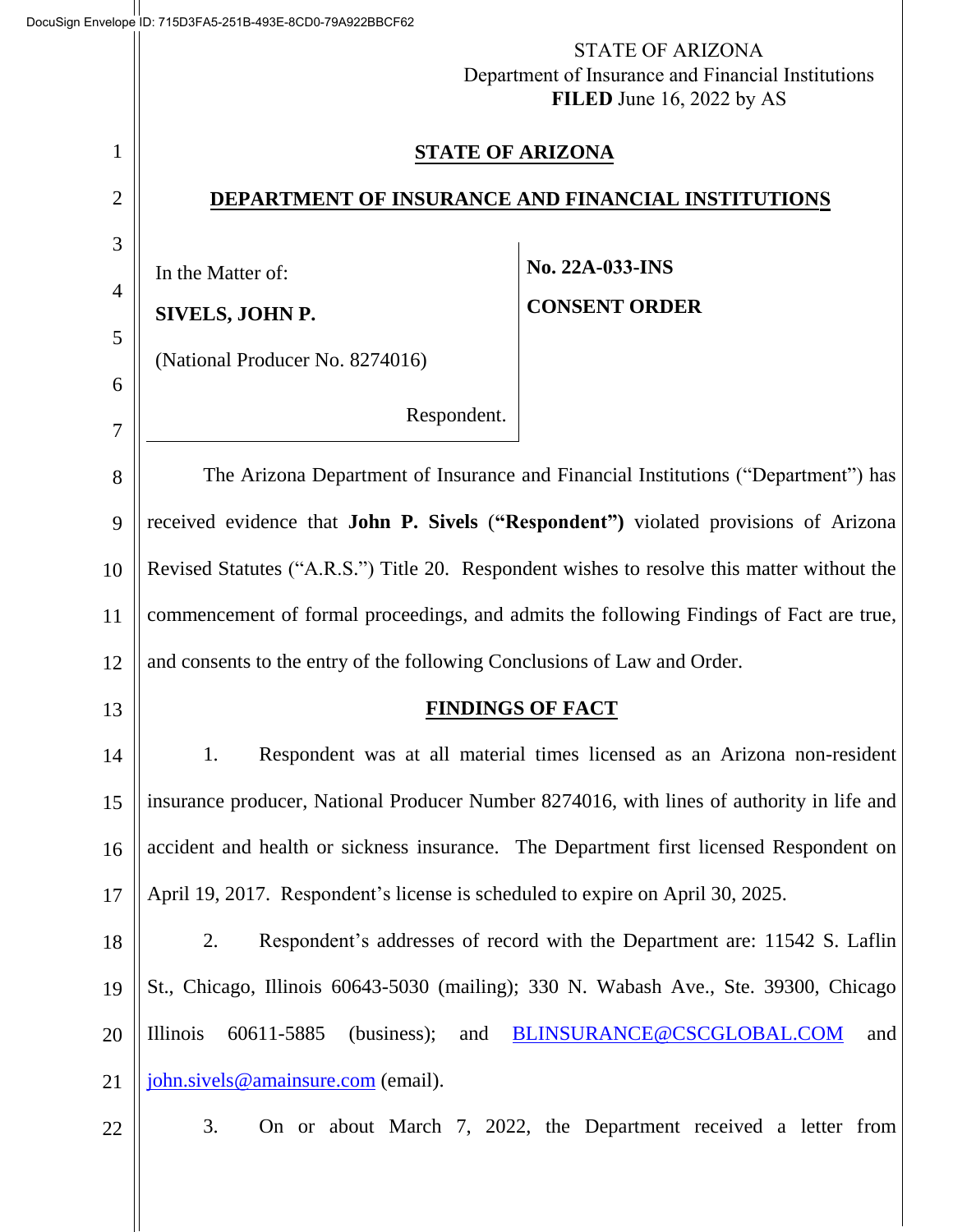| $\mathbf{1}$   | Transamerica Life Insurance Company ("Transamerica") notifying the Department that it      |                                                                               |  |  |  |  |
|----------------|--------------------------------------------------------------------------------------------|-------------------------------------------------------------------------------|--|--|--|--|
| $\mathbf{2}$   | "has terminated [Respondent's] appointment 'for cause' for failing to comply with          |                                                                               |  |  |  |  |
| 3              | Transamerica's policies and displaying fraudulent, coercive, or dishonest practices." The  |                                                                               |  |  |  |  |
| 4              | letter further alleged that Respondent "fraudulently used two of Transamerica's consumer's |                                                                               |  |  |  |  |
| 5              | [sic] personal bank account information to pay for his personal debts."                    |                                                                               |  |  |  |  |
| 6              | 4.                                                                                         | The Department commenced an investigation into this matter.<br>The            |  |  |  |  |
| $\overline{7}$ | Department's investigation determined the following:                                       |                                                                               |  |  |  |  |
| 8              | a)                                                                                         | On or about October 8, 2021, Respondent accessed Arizona consumers Ms.        |  |  |  |  |
| 9              |                                                                                            | and Mr. W.'s back account without authorization and used their funds, in the  |  |  |  |  |
| 10             |                                                                                            | amount of \$400.00, to pay his personal creditor Resurgent Capital Services.  |  |  |  |  |
| 11             | b)                                                                                         | On or about May 25, 2022, The Department conducted an examination under       |  |  |  |  |
| 12             |                                                                                            | oath ("EUO") of Respondent. During the EUO, Respondent confirmed that         |  |  |  |  |
| 13             |                                                                                            | he had access to Ms. and Mr. W.'s bank account through his employment         |  |  |  |  |
| 14             |                                                                                            | login credentials with Transamerica. Respondent confirmed that he did not     |  |  |  |  |
| 15             |                                                                                            | have permission to access Ms. and Mr. W.'s bank account or to make any        |  |  |  |  |
| 16             |                                                                                            | unauthorized payments from their account. Respondent acknowledged that        |  |  |  |  |
| 17             |                                                                                            | the incident "was a bad mistake," and that he "was totally at fault."         |  |  |  |  |
| 18             |                                                                                            | Consumers were ultimately refunded the funds.                                 |  |  |  |  |
| 19             |                                                                                            | <b>CONCLUSIONS OF LAW</b>                                                     |  |  |  |  |
| 20             | 5.                                                                                         | The Director has jurisdiction over this matter.                               |  |  |  |  |
| 21             | 6.                                                                                         | Respondent's conduct, as described above, constitutes a violation of Title 20 |  |  |  |  |
| 22             |                                                                                            | or any rule, subpoena or order of the Director. A.R.S. $\S 20-295(A)(2)$ .    |  |  |  |  |
|                |                                                                                            |                                                                               |  |  |  |  |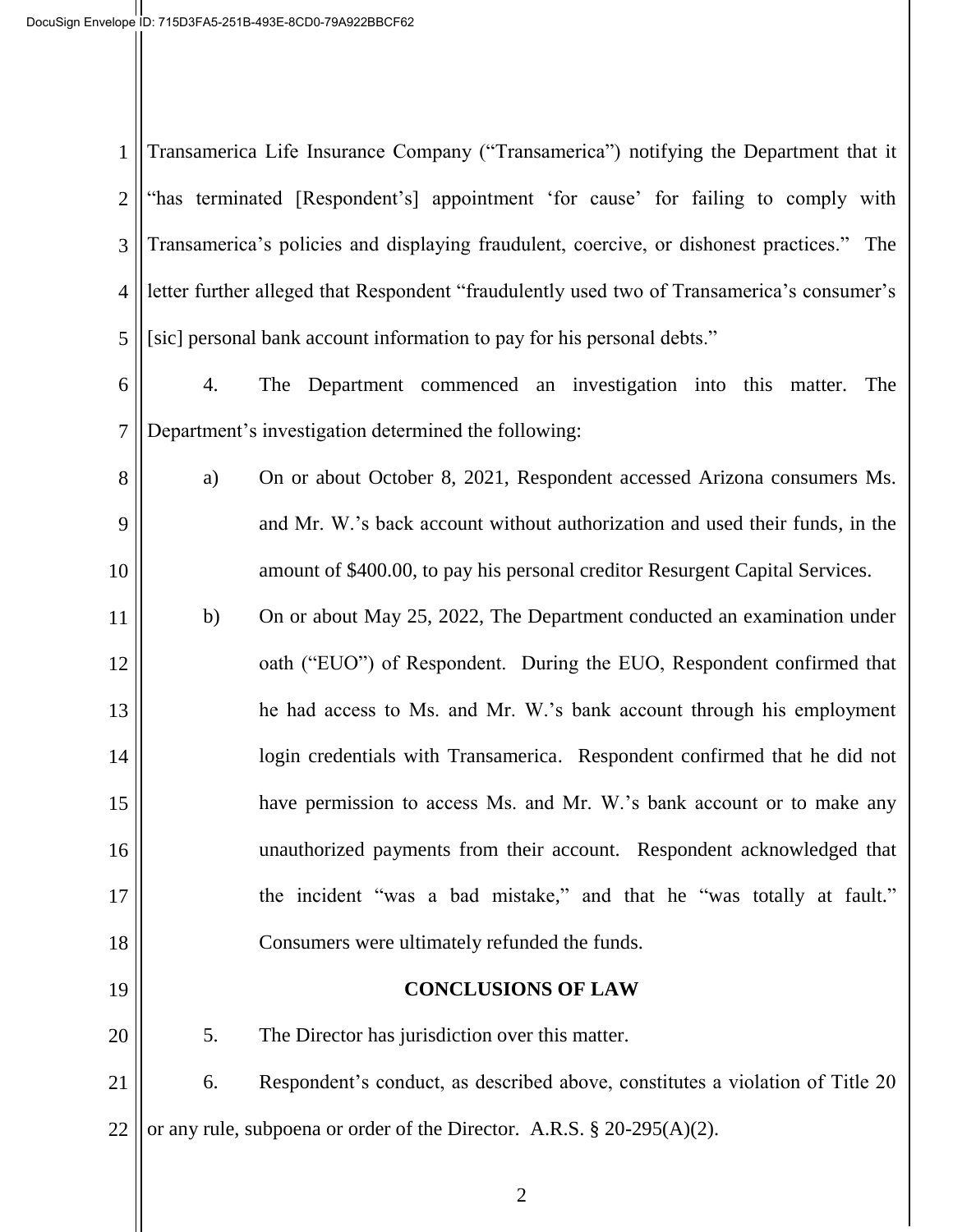| 1              | Respondent's conduct, as described above, constitutes using fraudulent,<br>7.                  |  |  |  |  |
|----------------|------------------------------------------------------------------------------------------------|--|--|--|--|
| $\overline{2}$ | coercive or dishonest practices, or demonstrating incompetence, untrustworthiness or           |  |  |  |  |
| 3              | financial irresponsibility in the conduct of business in this state or elsewhere. A.R.S. § 20- |  |  |  |  |
| $\overline{4}$ | $295(A)(8)$ .                                                                                  |  |  |  |  |
| 5              | 8.<br>Grounds exist for the Director to deny, suspend for not more than twelve                 |  |  |  |  |
| 6              | months, revoke or refuse to renew an insurance producer's license. A.R.S. § 20-295(A).         |  |  |  |  |
| 7              | <b>ORDER</b>                                                                                   |  |  |  |  |
| 8              | IT IS HEREBY ORDERED THAT:                                                                     |  |  |  |  |
| 9              | John P. Sivels' Arizona non-resident insurance producer license, number 8274016,               |  |  |  |  |
| 10             | is revoked effective immediately.                                                              |  |  |  |  |
| 11             | Effective this $16$ day of <u>June</u><br>2022.                                                |  |  |  |  |
| 12             | Evan III.                                                                                      |  |  |  |  |
| 13             | Evan G. Daniels, Director<br>Arizona Department of Insurance and Financial Institutions        |  |  |  |  |
| 14             |                                                                                                |  |  |  |  |
| 15             |                                                                                                |  |  |  |  |
| 16             |                                                                                                |  |  |  |  |
| 17             |                                                                                                |  |  |  |  |
| 18             |                                                                                                |  |  |  |  |
| 19             |                                                                                                |  |  |  |  |
| 20             |                                                                                                |  |  |  |  |
| 21             |                                                                                                |  |  |  |  |
| 22             |                                                                                                |  |  |  |  |
|                | $\mathfrak{Z}$                                                                                 |  |  |  |  |
|                |                                                                                                |  |  |  |  |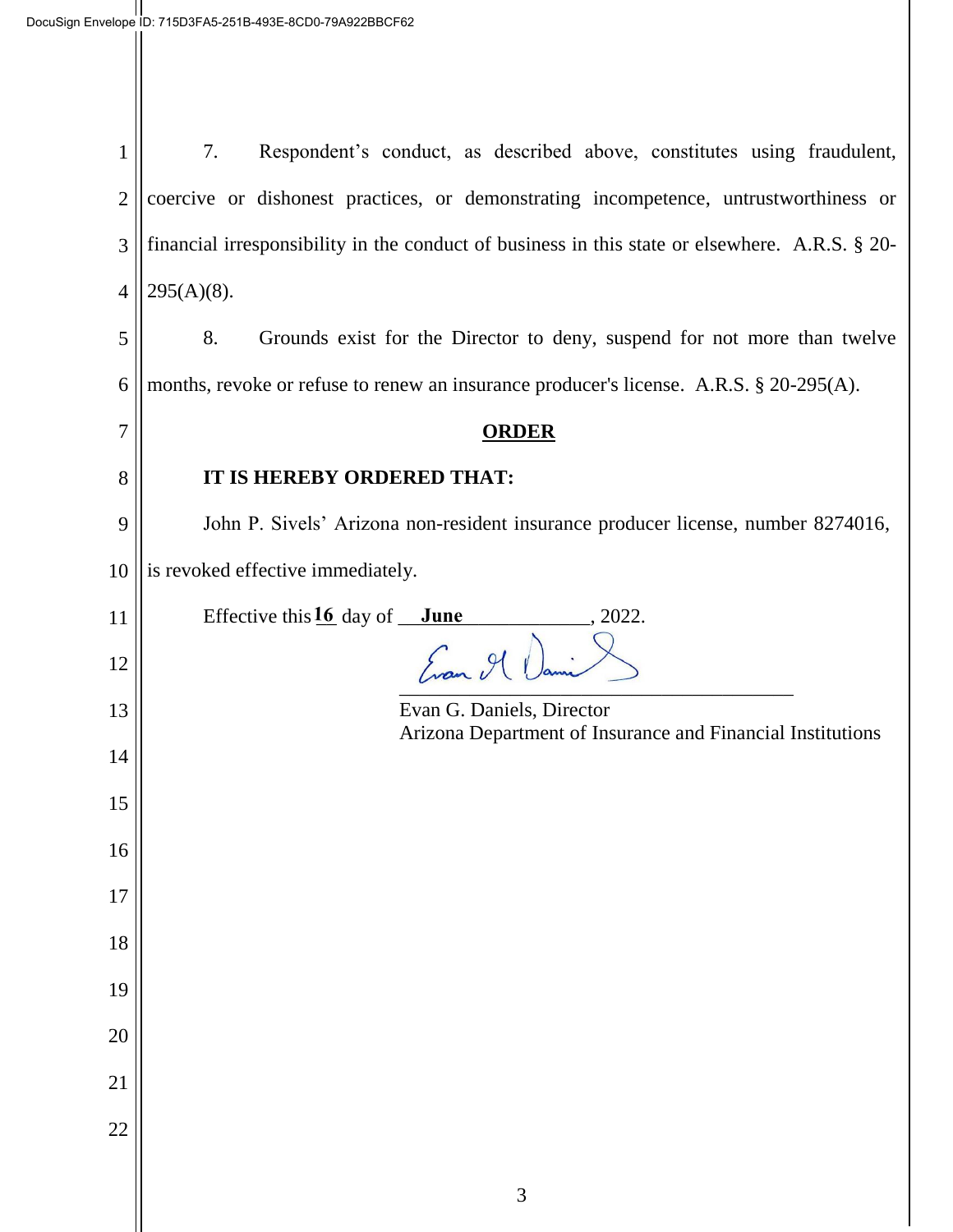1 2 3 4 5 6 7 8 9 10 11 12 13 14 15 16 17 18 19 20 21 22 **CONSENT TO ORDER** 1. Respondent acknowledges that it has been served with a copy of the foregoing Consent Order in the above-referenced matter, has read it, is aware of its right to an administrative hearing in this matter and has knowingly and voluntarily waived that right. 2. Respondent accepts the personal and subject matter jurisdiction of the Department over it in this matter. 3. Respondent acknowledges that no promise of any kind or nature has been made to induce it to sign the Consent to Order and it has done so knowingly and voluntarily. 4. Respondent acknowledges and agrees that the acceptance of this Consent to Order by the Director is solely to settle this matter and does not preclude the Department from instituting other proceedings as may be appropriate now or in the future. Furthermore, and notwithstanding any language in this Consent Order, this Consent Order does not preclude in any way any other state agency or officer or political subdivision of this state from instituting proceedings, investigating claims, or taking legal action as may be appropriate now or in the future relating to this matter or other matters concerning Respondent, including but not limited to violations of Arizona's Consumer Fraud Act. Respondent acknowledges that, other than with respect to the Department, this Consent Order makes no representations, implied or otherwise, about the views or intended actions of any other state agency or officer or political subdivision of the state relating to this matter or other matters concerning Respondent.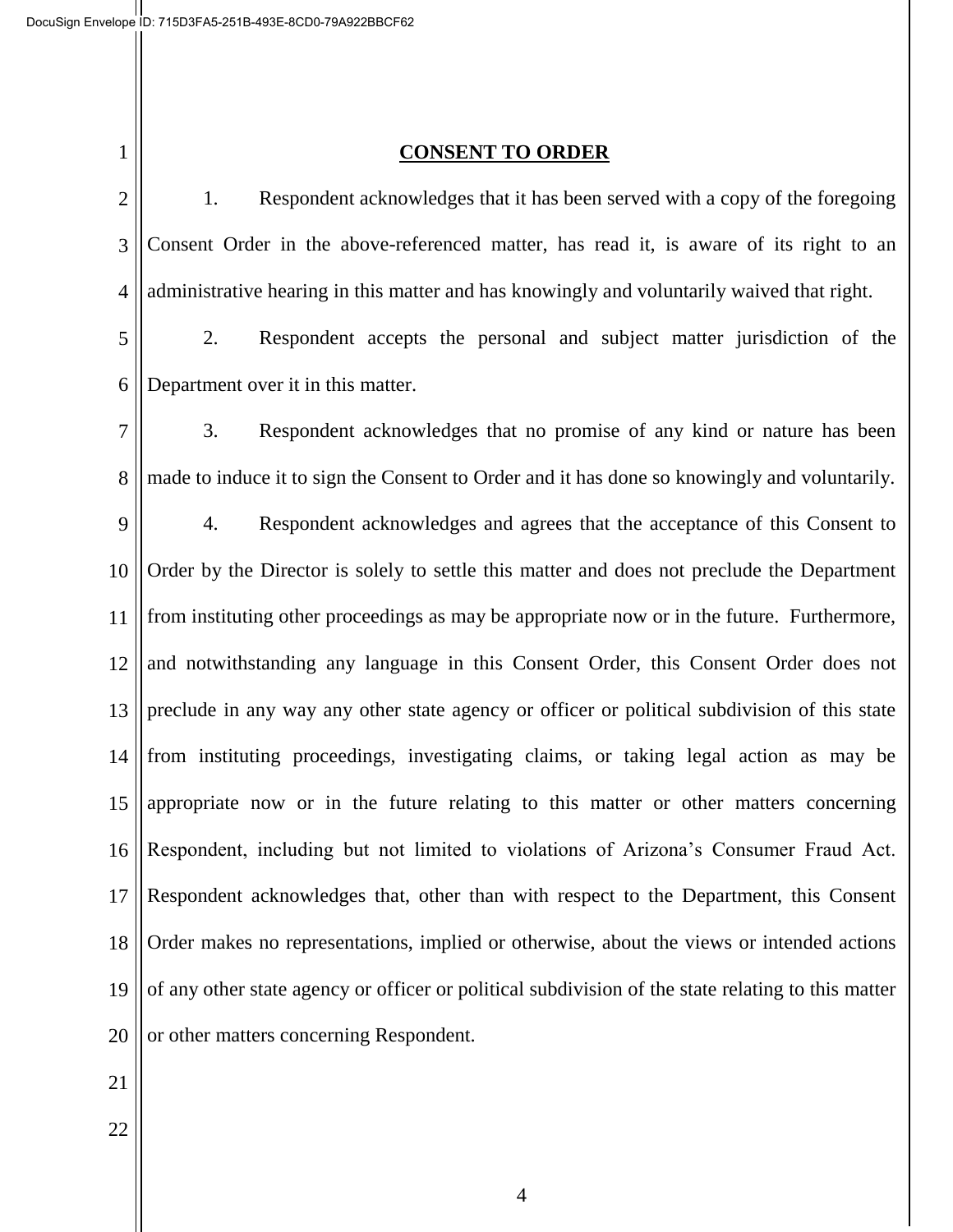| $1 \parallel$ | 5. | Respondent waives all rights to seek an administrative or judicial review or                    |
|---------------|----|-------------------------------------------------------------------------------------------------|
|               |    | $2$   otherwise to challenge or contest the validity of this Consent Order and its accompanying |
|               |    | $3$   parts before any court of competent jurisdiction.                                         |

 6. Respondent acknowledges that this Consent Order is an administrative action that the Department will report to the National Association of Insurance Commissioners (NAIC). Respondent further acknowledges that it must report this administrative action to any and all states in which Respondent holds an insurance license and must disclose this administrative action on any license application.

| 9      | 6/16/2022   | goluses                                                  |  |
|--------|-------------|----------------------------------------------------------|--|
| 10     |             |                                                          |  |
| 11     | <b>DATE</b> | <b>JOHN P. SIVELS</b><br>(NATIONAL PRODUCER NO. 8274016) |  |
| 12     |             |                                                          |  |
| 13     |             |                                                          |  |
| 14     |             |                                                          |  |
| 15     |             |                                                          |  |
| 16     |             |                                                          |  |
| $17\,$ |             |                                                          |  |
| 18     |             |                                                          |  |
| 19     |             |                                                          |  |
| 20     |             |                                                          |  |
| 21     |             |                                                          |  |
| 22     |             |                                                          |  |
|        |             | $\sqrt{5}$                                               |  |